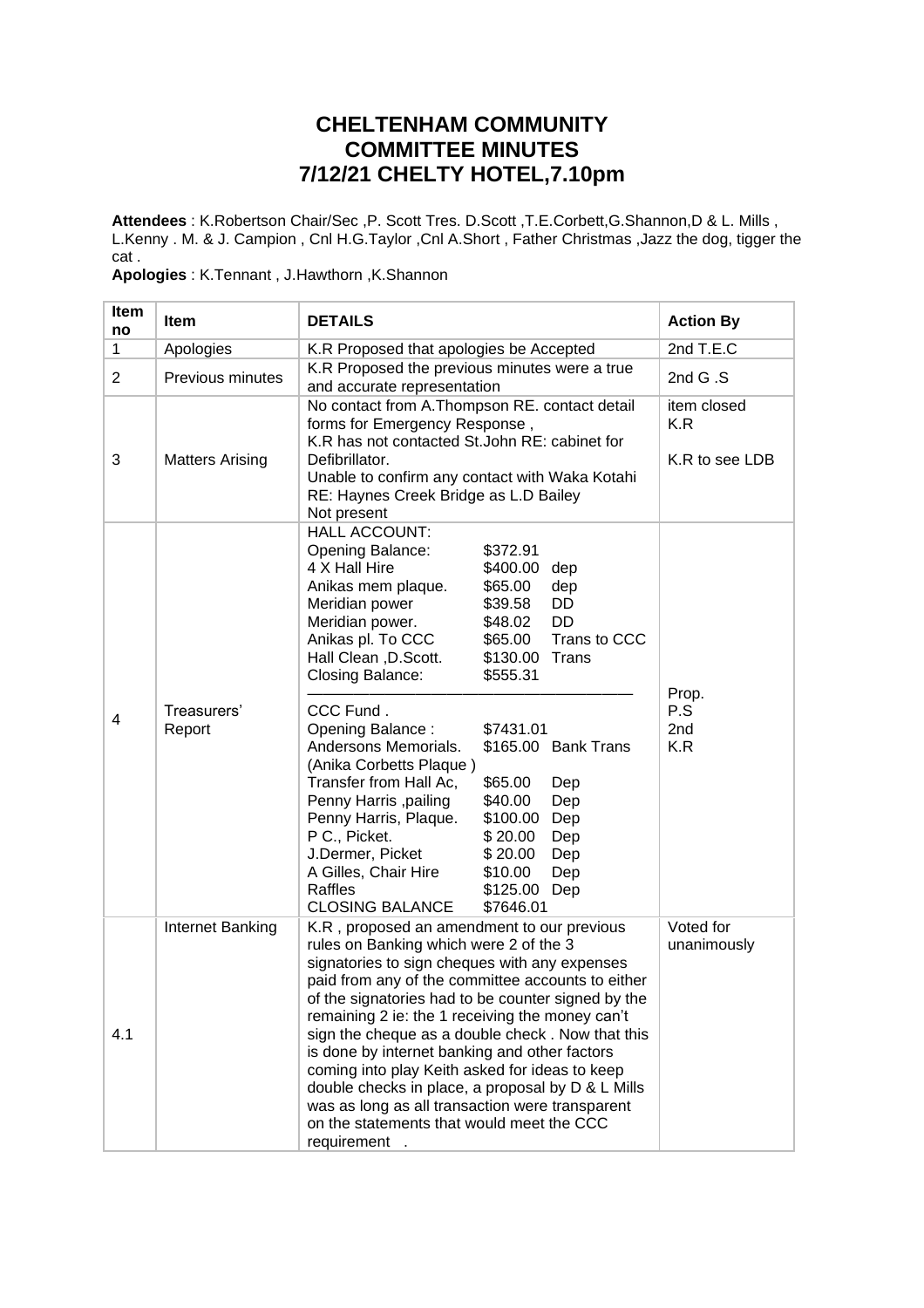| 5              | <b>Council Report</b> | MDC has been discussing the need for a CBD<br>and public area liquor ban to curb anti social<br>behaviour in parks and recreational zones.<br>The new transfer station by the sewage treatment<br>works is open, with a few jobs left to complete<br>the build the site had to open due to the lease<br>expiring on the existing site, the delay was due to<br>the lockdown, the site will be a great asset to the<br>Manawatu.<br>Groundswell against the 3 water reforms is<br>increasing, MDC is not in favour in it s present<br>form and fears loosing its asset of the new<br>sewage treatment works and the recently<br>completed water storage tanks, and may not be<br>adequately compensated if these assets are<br>relinquished. | Coun.<br>H.G.T<br>Aided by<br>Coun.<br>A.S |
|----------------|-----------------------|---------------------------------------------------------------------------------------------------------------------------------------------------------------------------------------------------------------------------------------------------------------------------------------------------------------------------------------------------------------------------------------------------------------------------------------------------------------------------------------------------------------------------------------------------------------------------------------------------------------------------------------------------------------------------------------------------------------------------------------------|--------------------------------------------|
| 6              | Hall                  | The Hall has been hired 12 times in the last 2<br>months,<br>4x by Reuben Leung Wai and his political party<br>and 8 X Neighbour hood support dance-fit, which<br>is gaining in popularity and we have a booking for<br>the 9 th Feb 2022, KR said "the hall had been<br>used more times in the past 2 months than the<br>previous 3 years !, and it was good to see it<br>being used for which it was intended ". Naturally<br>we have had to pay a cleaner so its not all profit<br>and the power usage has risen but overall a great<br>improvement. The power failure on the stove was<br>traced to a blown pole fuse as mentioned by D<br>Mills.                                                                                       | KR.                                        |
| $\overline{7}$ | Almadale              | Carl Johnston, team leader at parks & recreation<br>contacted Keith RE: the footbridge which is<br>overdue some attention, their is a possibility the<br>NZ Defence Force will dismantle and remove the<br>bridge, refurbish it and place back, watch this<br>space !<br>Also the IWI for the area have discovered a bush<br>growing in the reserve which hasn't been<br>discovered anywhere else in the district, as part<br>of the IWI 's desire to create jobs for their<br>members they are going to send a team to the<br>reserve and clear a lot of the invasive blackberry<br>and also carry out some pest control. Keith is<br>very happy as it save s him a job.                                                                   |                                            |
| 8              | Play -ground          | Application to Eastern and central Trust still<br>ongoing, we have to have our financial<br>transactions on a spreadsheet.<br>H G T, asked the committee to contact Rongotea<br>Lions Club as they were very keen to help out<br>with the playground in some way as a thank you<br>to Corbett Bros supporting them, G Shannon was<br>having a meeting with 1 of their members and                                                                                                                                                                                                                                                                                                                                                           | <b>DS&amp;</b><br>P S<br>G.S               |
|                |                       | would discuss what was involved.<br>The new swing was fully operational and<br>receiving lots of use.<br>We still have 2 tables to build and place on site                                                                                                                                                                                                                                                                                                                                                                                                                                                                                                                                                                                  | KR&DS                                      |
| 9              | Correspondence        | Invoice from Als electrical for diagnosing fault at<br>the Hall, forwarded to MDC.<br>Aly Thompson re youth expo (was postponed<br>due to vaccination requirements)                                                                                                                                                                                                                                                                                                                                                                                                                                                                                                                                                                         |                                            |